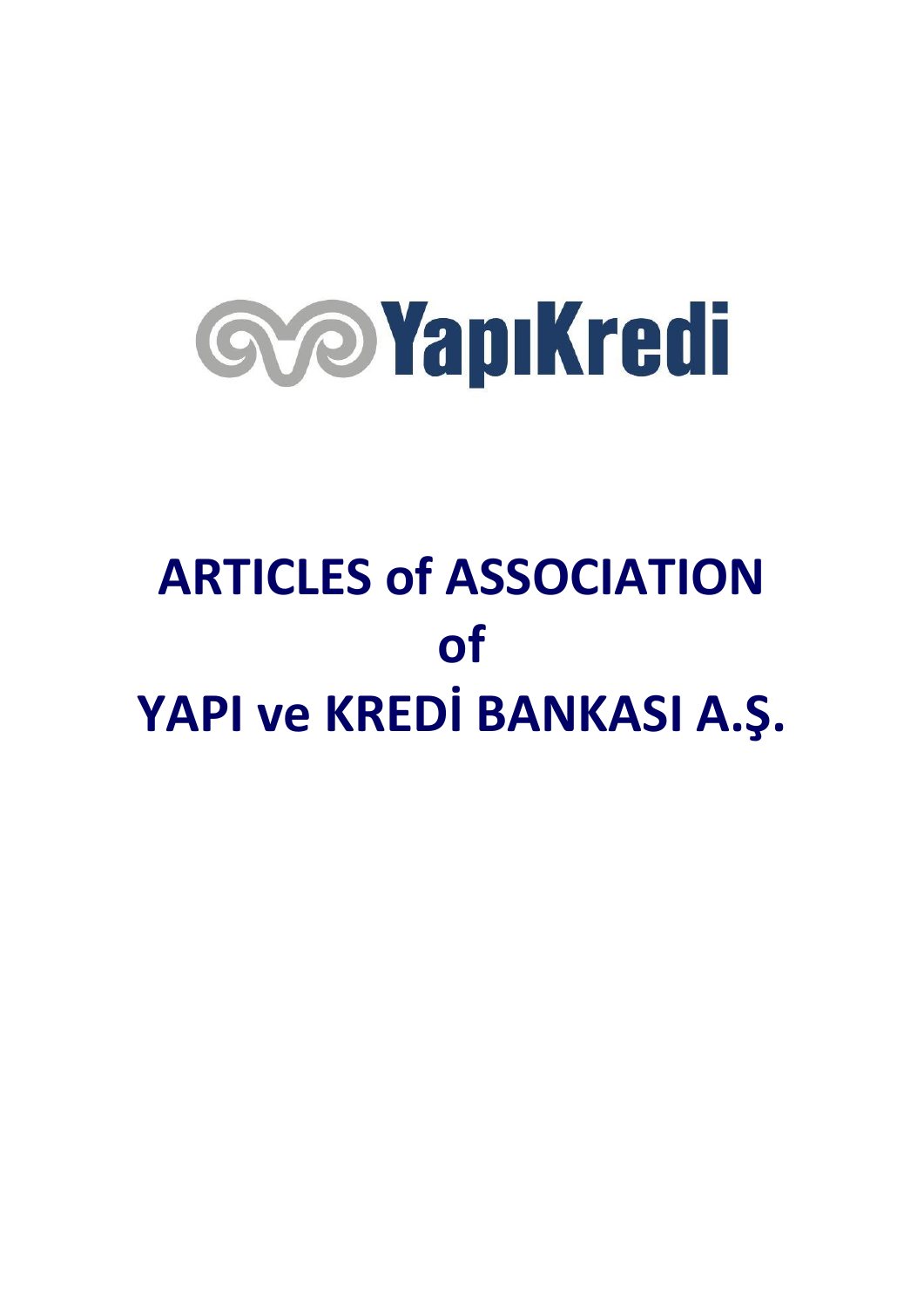## **Article 1: Incorporation**

1- A joint stock company is incorporated by and between the incorporators whose names and legal residences are stated hereunder by the attempt of KazımTaşkent, Chemical Engineer MSc., in order to be managed according to the provisions of laws in force and by the Articles of Association certified by the resolution of Council of Ministers dated 4.7.1944 with the number 1148 and the decision of İstanbul Court of First Instance First Trade Office decision dated 7.7.1944 with the number 944/716 and registered by İstanbul Trade Registry Office on 7.7.1944 with the number 32736 and published and announced in Trade Registry Gazette on 8.7.1944 with the number 5274.

2- Doğan Sigorta Anonim Şirketi at the address of "Istanbul, Bahçekapı, Birinci Vakıf Han, at the first and second floors"; Demir-Toprak Anonim Şirketi at "İstanbul, Bahçekapı Birinci Vakıf Han at the fourth floor No. 48 - 49"; Engineer MSc. Haydar Salih Tokal at "İstanbul, Şişli Tokaloğlu Sokak No. 31"; Engineer MSc. Nihat Geyran at "Taksim Sıraselviler No. 65"; Engineer MSc. Muammer Tuksavul in "Cihangir Susam Sokağı Çelik Palas Apartmanı No. 3"; Engineer MSc. Mustafa Nadir Önen at "İstanbul Florya Orman Sokağı No.11"; Rıza Dikmen at "Osmanbey Rumeli Caddesi, Emel Palas Apartmanı No. 5".

# **Article 2 : Trade Name of the Company**

1- Trade name of the Company is "YAPI ve KREDİ BANKASI ANONİM ŞİRKETİ". This trade name is referred as "Bank" in the following articles.

2- Bank commenced its activities on 9th September 1944.

# **Article 3: Purpose and Scope**

The Bank has been incorporated to conduct all kinds of banking transactions, provided that they are not contrary to the Banking Law and related laws and regulations and are within the scope permitted by applicable laws. For this purpose, the Bank may conduct below mentioned activities in particular, provided that they are not contrary to the Capital Markets Law, Banking Law and related laws and regulations:

1- It may conduct all kinds of banking transactions.

2- It may enter into enterprises and commitments with regards to all kinds of financial and economic matters as permitted by related laws and regulations.

3- It may undertake distributorship, proxy and agencies and perform commission transactions relating to businesses stated in the above sub-clause.

4- It may establish social and cultural facilities or may participate in existing ones.

5- Regarding the matters stated in the above sub-clauses:

a) It may realize directly and personally, or

b) Along with local or foreign, natural or legal entities or as proxy for and on behalf of those persons, it may undertake said activities, may realize any and all banking transactions along with national and/or international financial institutions, it may establish consortium or syndications, it may collaborate with them in any manner.

c) It may establish companies, engage in undertakings, when deemed necessary to realize its purpose and subject, to take over companies and enterprises which are established for the same purpose partially or completely.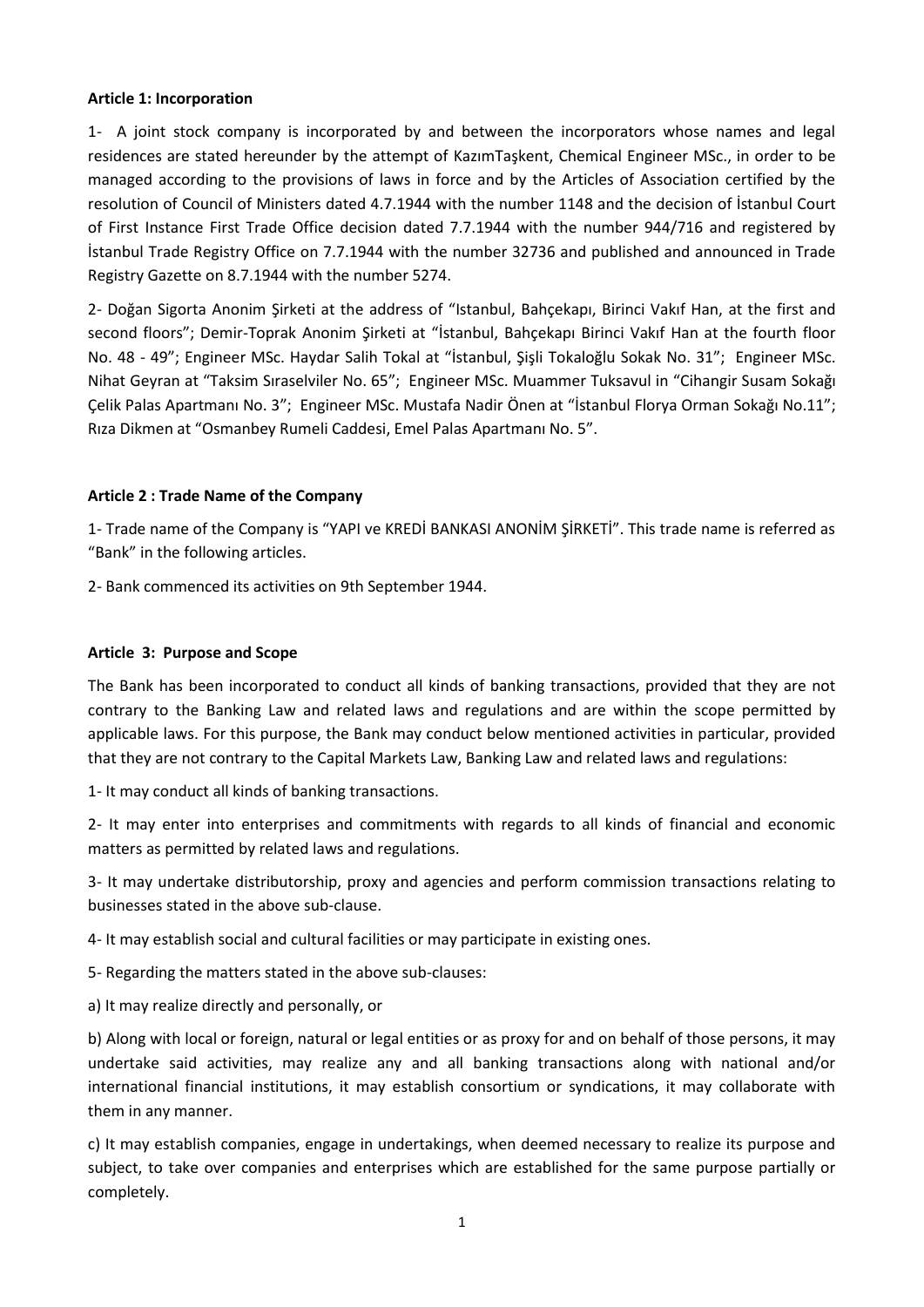d) It may purchase the shares of existing companies and may sell them when necessary.

6- Within scope of the obtained licences, it may conduct order communication intermediation, transaction intermediation and portfolio intermediation relating to all kinds of securities, debt instruments, derivatives and other Capital Market Instruments in accordance with Capital Markets Law and the provisions of relevant laws and regulations,

7- It may make transactions based on movable and immovable assets within the framework of below mentioned provisions;

a) Bank may not carry out activities regarding purchase and sale of immovable and movable assets for commercial purposes, except for the purchase and sale of contracts based on immovable and movable assets within the scope of Capital Markets Legislation and the precious metals to be deemed as appropriate by the Capital Markets Board; may not participate in partnerships, main field of activities of which is trading of immovable assets, except for mortgage housing loan institutions and immovable investment partnerships.

b) However, the Bank may acquire all kinds of movable and immovable properties, rights and especially industrial and intellectual property rights, limited rights in rem such as usufruct, easement and construction rights and receivable rights; may sell, transfer, pledge or mortgage them to others; take pledge and mortgage in favour of itself on movable and immovable properties; release existing mortgages; lease or lease out movable and immovable properties, industrial and intellectual property rights; have lease and promise to sell agreements annotated in favour of itself to land registry and release such annotations, provided that it makes necessary announcements required by the Capital Markets Board within the scope of special situations and that such activities are not contrary to the Banking Law and other related laws and regulations,

c) Bank may acquire immovable properties for the purposes of conducting banking activities or collecting its receivables within the scope of legal limits and may dispose of them by selling, exchanging them and by other ways. The provisions of Banking Law are reserved.

8- Bank may import all kinds of commodities and materials from foreign countries to be used for its own needs and may sell commercial commodities, acquired by it due to its receivables, to buyers in other countries if such commodities are exported. Bank may obtain the documents required for said export and import transactions from relevant authorities.

9- The required public disclosures are made, and the information regarding donations granted during the year are submitted to the shareholders in the annual general assembly meeting, and the upper limit of donations is determined and approved by the general assembly of shareholders, the donations granted are taken into consideration in calculation of the distributable profit , and provided that is not contrary to the Banking Law, CMB Law and related legislation and are within the scope permitted by applicable laws the Bank may make donations and grants to foundations, associations, universities and similar other institutions established for social and charitable purposes, and may enroll in societies and associations, and may participate in foundations, in a manner not to interfere with its activities within its scope and purpose. Donations in excess of the upper limit designated by the general assembly of shareholders are not permitted.

10- Within scope of the permits acquired pursuant to the Capital Markets Legislation, it may provide consulting services, realize activities relating to ancillary services in line with the principles set out by the Capital Markets Legislation.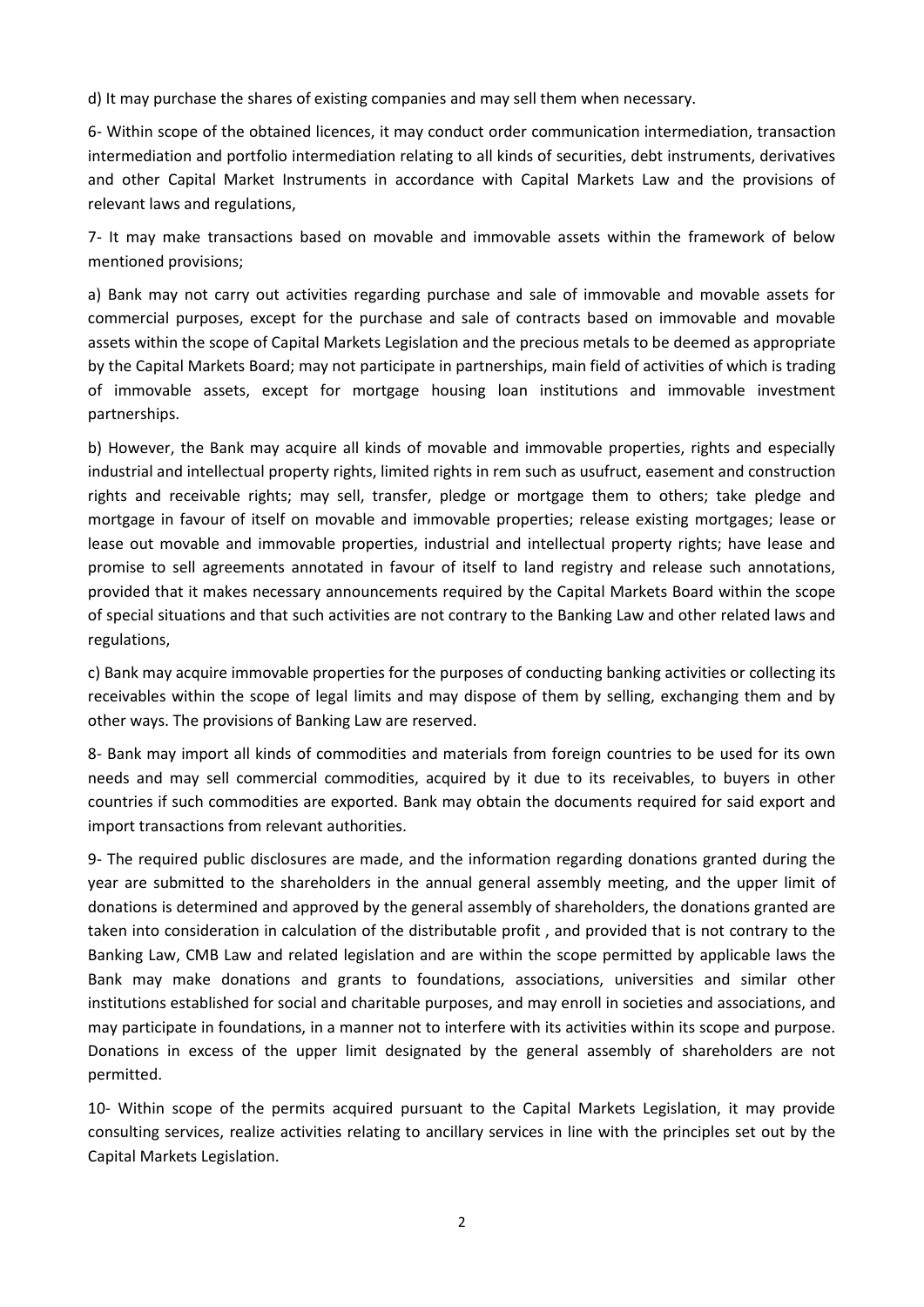11- If any transaction considered as beneficial and necessary for the Bank, other than the transactions set forth in above sub-paragraphs, are planned to be carried out in the future; the Bank shall take necessary permissions according to applicable laws and regulations and if it is required to make any change in the articles of association, shall make such changes.

# **Article 4: Head Office and Branches of the Bank**

Head office of the Bank is located in İstanbul. Its registered address is at "YKB Plaza D Blok Levent/İstanbul". In case of any change in the address, the new address shall be registered to the trade registry and announced in Turkish Trade Registry Gazette and shall also be notified to the Ministry of Customs and Trade and to the Capital Markets Board. Any notice made to the address which is registered and announced, shall be deemed to have been given to the Bank. Although the Bank leaves its registered and announced address, but fails to have its new address registered and announced within legally required period, this shall be considered as a reason for termination for the Bank. The Bank may open branches both in land and abroad provided that it informs the Banking Regulation and Supervision Agency, Ministry of Customs and Trade and other public authorities as specified in relevant laws and regulations and obtains permissions from relevant authorities when necessary. In case the Bank opens branches within the country or abroad, such branches shall be registered with the Trade Registry and shall be promulgated in the Turkish Trade Registry Gazette.

# **Article 5: Term of the Bank**

The Bank is incorporated for an indefinite period of time and it shall terminate due to legal reasons or by a decision to be taken by the general Assembly in accordance with the Turkish Commercial Code or the provisions of other relevant laws and regulations.

# **Article 6: Capital**

The Bank has accepted the registered share capital system according to the provisions of the Capital Markets Law and adopted the registered share capital system under the permission nr. 567 issued by the Capital Markets Board on the date of 04.04.2008.

The registered share capital upper limit of the Bank is 15.000.000.000.-TL (fifteen billion Turkish Liras Turkish Liras) and it is divided into 1.500.000.000.000 (one trillion five hundred billion) registered shares each with a nominal value of 1.-Kr (one Kuruş).

Permission of the Capital Markets Board regarding the upper limit of registered capital is valid for the term between 2020-2024 (5 years). Even if the permitted upper limit of registered capital is not reached by the end of 2024; for the Board of Directors to resolve for capital increase after the year 2024, it must obtain a permission from the Capital Markets Board for the previously permitted upper limit or a new upper limit amount and thereafter, must obtain authorization from the General Assembly for a new term not exceeding 5 years. If said authorization is not obtained, capital increase cannot be executed by resolution of the Board of Directors.

Issued capital of the Bank is 8.447.051.284.-TL (eight billion four hundred and forty seven million fifty one thousand two hundred and eighty four Turkish Liras) and said issued capital of it is paid without any dispute.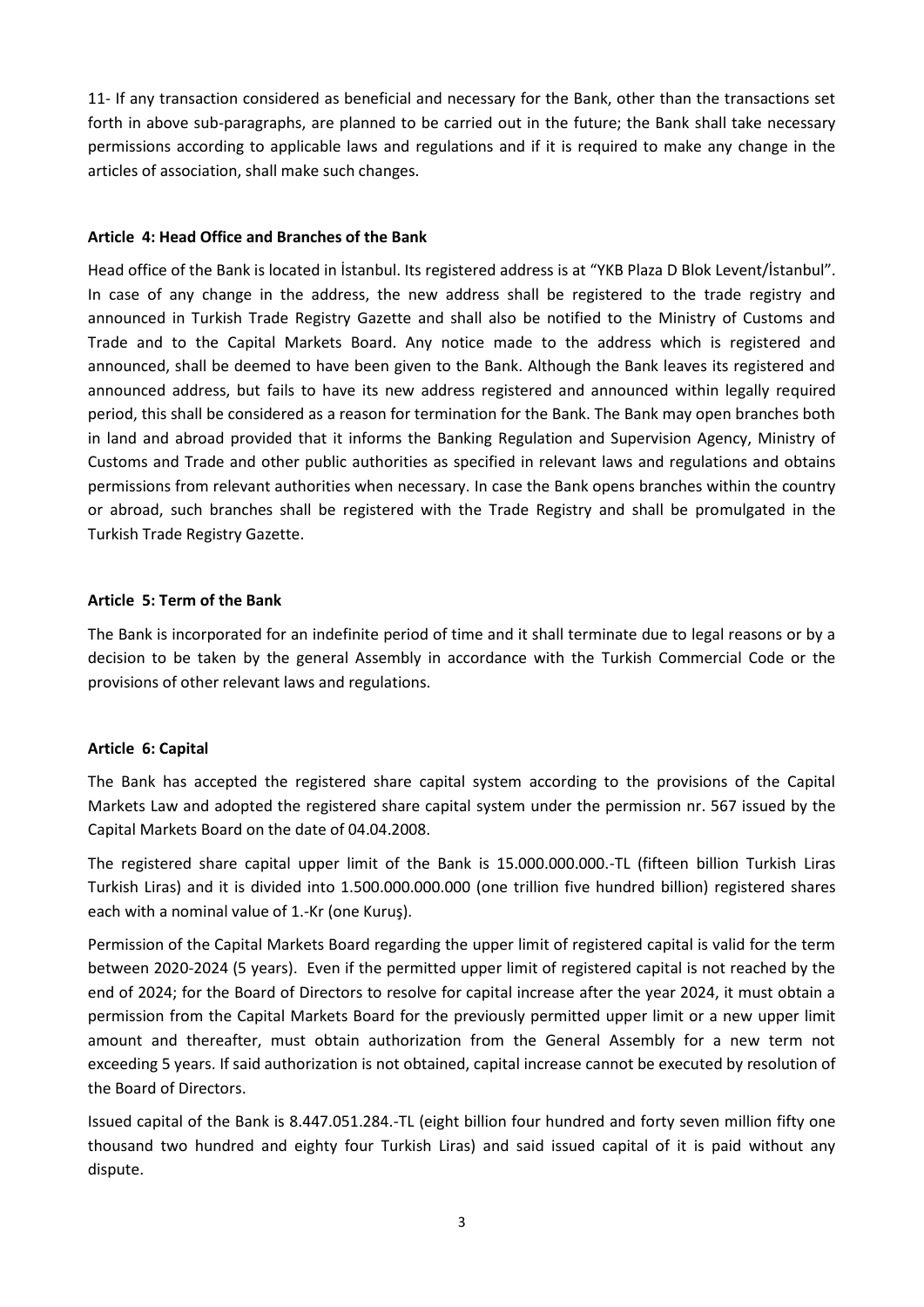Shares of the Bank are registered shares. Shares representing the capital shall be registered and monitored according to the principles of dematerialization.

Share capital of the Bank may be increased and decreased when required within the framework of the provisions of the Turkish Commercial Code and the Capital Markets Laws and Regulations.

Board of Directors, at the times when it deems necessary and in accordance with the provisions of the Capital Markets Law, shall be authorised to issue new shares up to the upper limit of the registered share capital and to increase the issued capital thereby and to take decisions regarding limitation of the rights of preferred shareholders and limitation of the rights of shareholders to take new shares and issuing shares below the premium or nominal value. Power to limit the right to take new shares, may not be exercised in a manner causing any inequality between the shareholders.

Provisions of the Banking Law are reserved.

# **Article 7: Dividend Right Certificates**

1- General Assembly may, according to the Articles of Association or by amending the Articles of Association, decide for issuing dividend right certificates in favour the holders of shares values of which are abolished according to law, creditors or persons having a relation with the Bank due to a similar reason. These certificates shall be subject to the provisions of article 348 of the Turkish Commercial Code.

2- Dividend right certificates may be issued in registered or bearer form.

3- Holders of dividend right certificates shall not be granted with the rights of shareholders; however, the rights to participate in the net profit, amounts remaining as a result of liquidation or the right to take new shares to be issued may be given to these persons.

4- For transfer of dividend right certificates, provisions of the Banking Law are reserved.

## **Article 8: Issuance of Bonds and Other Securities**

The Bank may, by a resolution of the Board of Directors, issue all types of bonds, bonds convertible to shares, convertible bonds, gold silver and platinum bonds, debentures, participation usufruct deeds, profit and loss sharing certificates, covered securities, warrant, debt instruments having the characteristics set out by the Regulation on Equity of the Banks and other capital market instruments and securities which are classified and accepted as instruments of debt by the Capital Markets Board, for sales to real persons or legal entities in Turkey and/or abroad in compliance with the provisions of the Capital Market Law, Banking Law and other applicable legislation. Under the Capital Market Law, the Board of Directors is authorized to decide for issuing said securities and to designate the amount, type, maturity date, interest rate and other related terms and conditions relating to the issuance of such instruments as well as to empower the management of the Bank in this respect. When issuing said instruments, provisions of the Capital Markets Law and applicable legislation shall be complied with.

# **Article 9: Transfer of Shares and Establishment of Usufruct Rights on Shares**

Only the real persons and legal entities which are registered in the share ledger of the Bank taking into account the records kept by the Central Registry Agency, shall be recognized by the Bank as shareholders or holders of rights of usufruct on shares.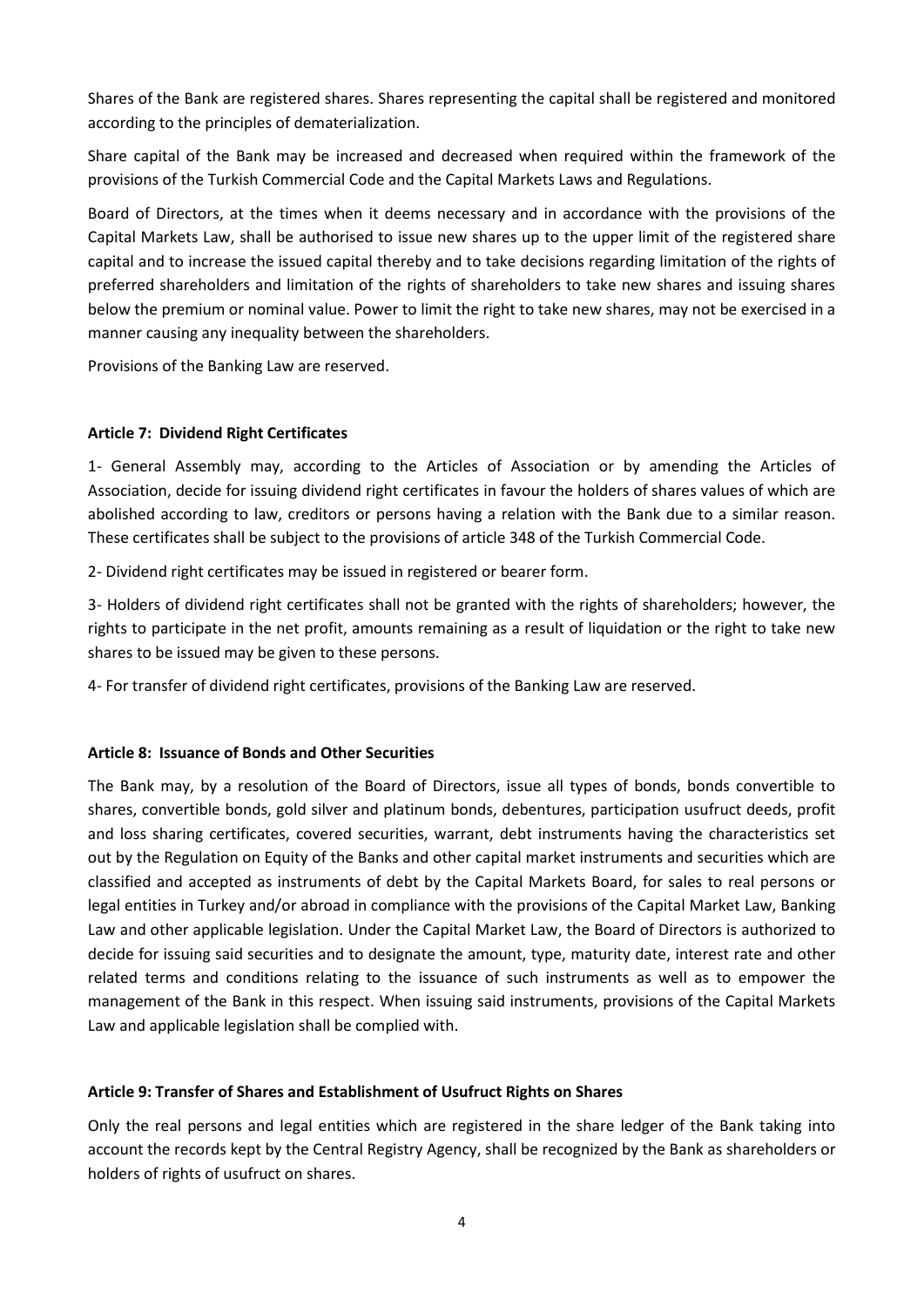Regulations of the Capital Markets Board shall be applied with regards to transfer of shares of the Bank which are not traded on the Stock Exchange.

Provisions of the Banking Law regarding transfer of shares, shall be reserved.

# **Article 10: Acquisition of or Pledge over its own Shares by the Bank**

In accordance with relevant articles of the Turkish Commercial Code, Banking Laws and Regulations and other applicable legislation, the Bank may accept as pledge and/or acquire its own shares for a consideration.

# **Article 11: Board of Directors, Election of the Members and resolutions of the Board of Directors**

Save for the non-transferable and non-renounceable powers of the General Assembly of Shareholders according to relevant laws and regulations, all affairs and management of the Bank shall be conducted by the Board of Directors composed of at least 8 (eight) members to be elected by the General Assembly in accordance with the provisions of the Turkish Commercial Code, Banking Laws and Regulations and the Capital Market Laws and Regulations. According to Banking Laws and Regulations, legal entities may not be member of the Board of Directors. The number and qualifications of the independent members of the Board of Directors shall be determined in compliance with the regulations of the Banking Supervision and Regulation Agency and the Capital Markets Laws and Regulations.

General Manager of the Bank, and in his/her absence, his/her deputy shall be a natural member of the Board of Directors.

Members elected by the General Assembly, including the independent members, and the General Manager or his/her deputy in his/her absence, who shall be the natural member, shall constitute all of the members of the Board of Directors.

Members of the Board of Directors must have educational degrees required by applicable laws and regulations.

Members of the Board of Directors may be elected at least for a period of 3 (three) years. Members whose terms of office expire, may be elected again.

The General Assembly shall be authorized to determine the number of and elect members of the Board of Directors. Save for the mandatory provisions of the Capital Markets Laws and Regulations and the regulations under Banking Laws and Regulations with respect to the independent members, the General Assembly may replace the members of the Board of Directors at any time when it deems necessary, in accordance with article 364 of the Turkish Commercial Code.

In the event of a vacancy of a position on the Board of Directors for any reason, the Board of Directors shall temporarily elect a person having legally required qualifications to fill such vacancy and shall present him/her for approval of the first subsequent General Assembly to be convened. If the independent member loses his/her independence, or resigns, or becomes incapable of performing his/her duties, then the procedures set forth in the Banking and Capital Markets Laws and Regulations shall be complied with.

Chairman and members of the Board of Directors of the Bank shall be liable to take oath following their election or appointment in accordance with relevant laws and regulations. If they are elected or appointed again for these positions, they shall not be required to take oath again.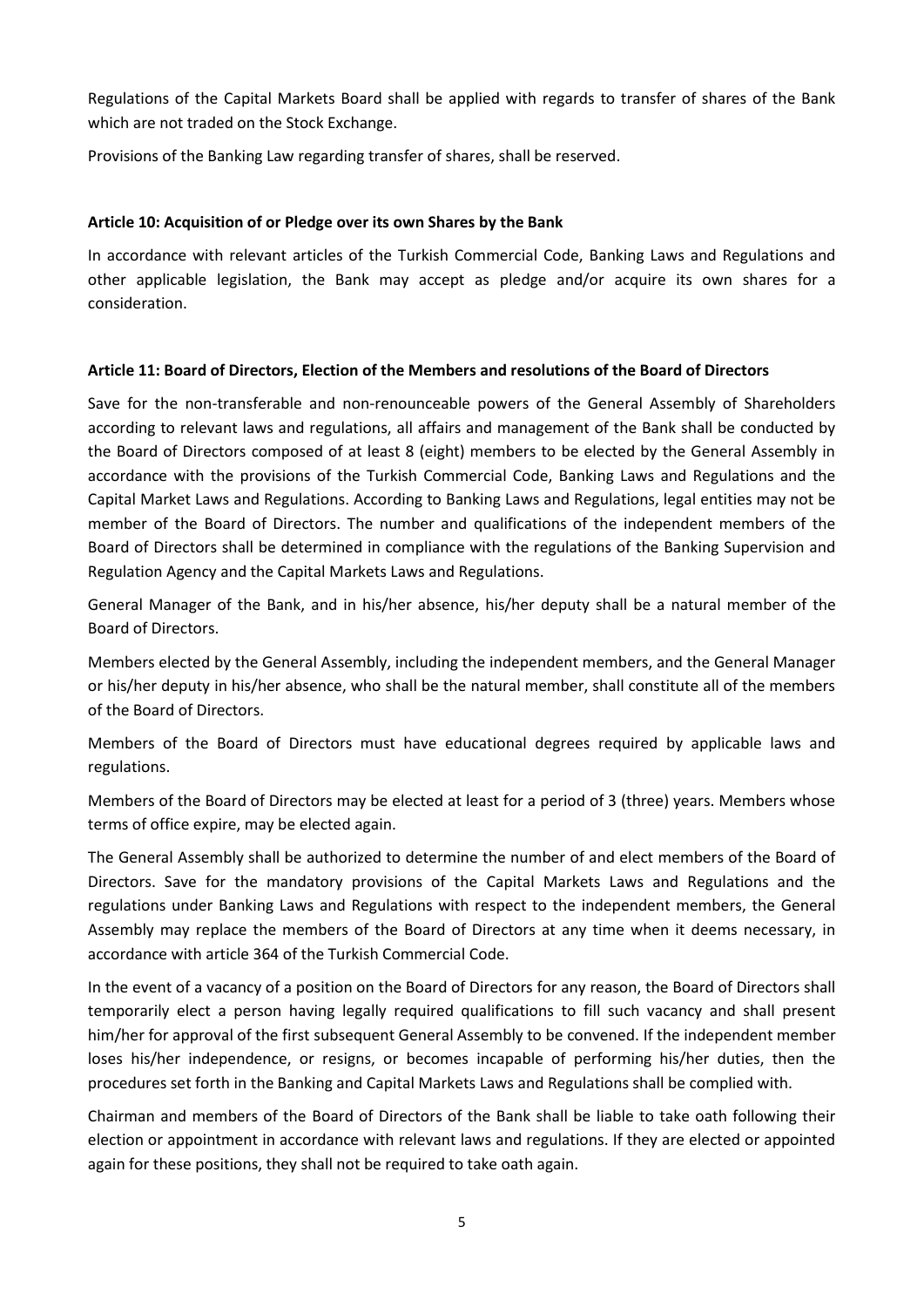Persons required to take oath may not commence their duties before taking oath. Persons required to take oath and persons performing other duties, which shall be determined by the Banking Regulation and Supervision Agency shall be subject to the provisions of the Law no. 3628 on Making Wealth Declaration and Combating against Bribery and Corrupt Practices.

Persons within the scope of 2nd paragraph of article 363 of the Turkish Commercial Code and the restriction provisions of the Banking Law, may not be elected as the chairman and member of the Board of Directors. If they are elected, they are liable to resign immediately. Otherwise, membership of such persons shall be terminated.

Members of the Board of Directors, who fail to participate in half of the meetings made during an accounting year, for any reason and requirement without obtaining permission of the Board of Directors, shall be deemed to have resigned.

Members of the Board of Directors may not conduct the acts and transactions prohibited under the Turkish Commercial Code, Banking Laws and Regulations and the Capital Markets Laws and Regulations.

Meeting and decision quorums of the Board of Directors shall be absolute majority of the number of all members. Requirements imposed by the Banking and Capital Markets Laws and Regulations are reserved.

Unless a member of the Board of Directors requires a meeting, the Board of Directors may take its decisions by way of receiving written consent and approval of other members of the Board of Directors on a proposal made by a member of the Board of Directors. Such decisions may be given by obtaining written consent of at least the majority of all members. In order to take a decision by this way, the same proposal must be made to all the members of the Board of Directors. Approvals are not required to be placed on the same paper; but all of the papers containing the signatures for approvals must be affixed to the decision book of the Board of Directors or a single decision document containing signatures of all of the consenting members must be prepared and incorporated in the decisions book.

Meetings of the Board of Directors may be held in electronic environment. The Bank may establish the systems which will enable the board members to participate in such meetings electronically, express their opinions and vote pursuant to the Communiqué on the Meetings in Electronic Form of Commercial Companies other than General Assemblies of Joint Stock Companies; or the Bank may purchase the systems developed for this purpose. In the meetings to be held, exercise of the rights set forth in related laws and regulations, by the holders of such rights according to provisions of the Communiqué through the established system or the system by which support services shall be received, shall be ensured.

# **Article 12: Distribution of Duties Among the Members of Board of Directors, Representation and Delegation of Management**

If the chairman of the Board of Directors is not elected by the General Assembly, chairman of the Board of Directors and at least one vice chairman to act on behalf of the chairman in his/her absence shall be elected by the Board of Directors. Vice chairman of the Board of Directors shall also be granted with the powers given to the chairman of the Board of Directors under the Turkish Commercial Code with regards to invitation to meetings and the demands of members of the Board of Directors to obtain information.

Discussions of the Board of Directors shall be regularly recorded as written minutes by a clerk, elected among the members or externally.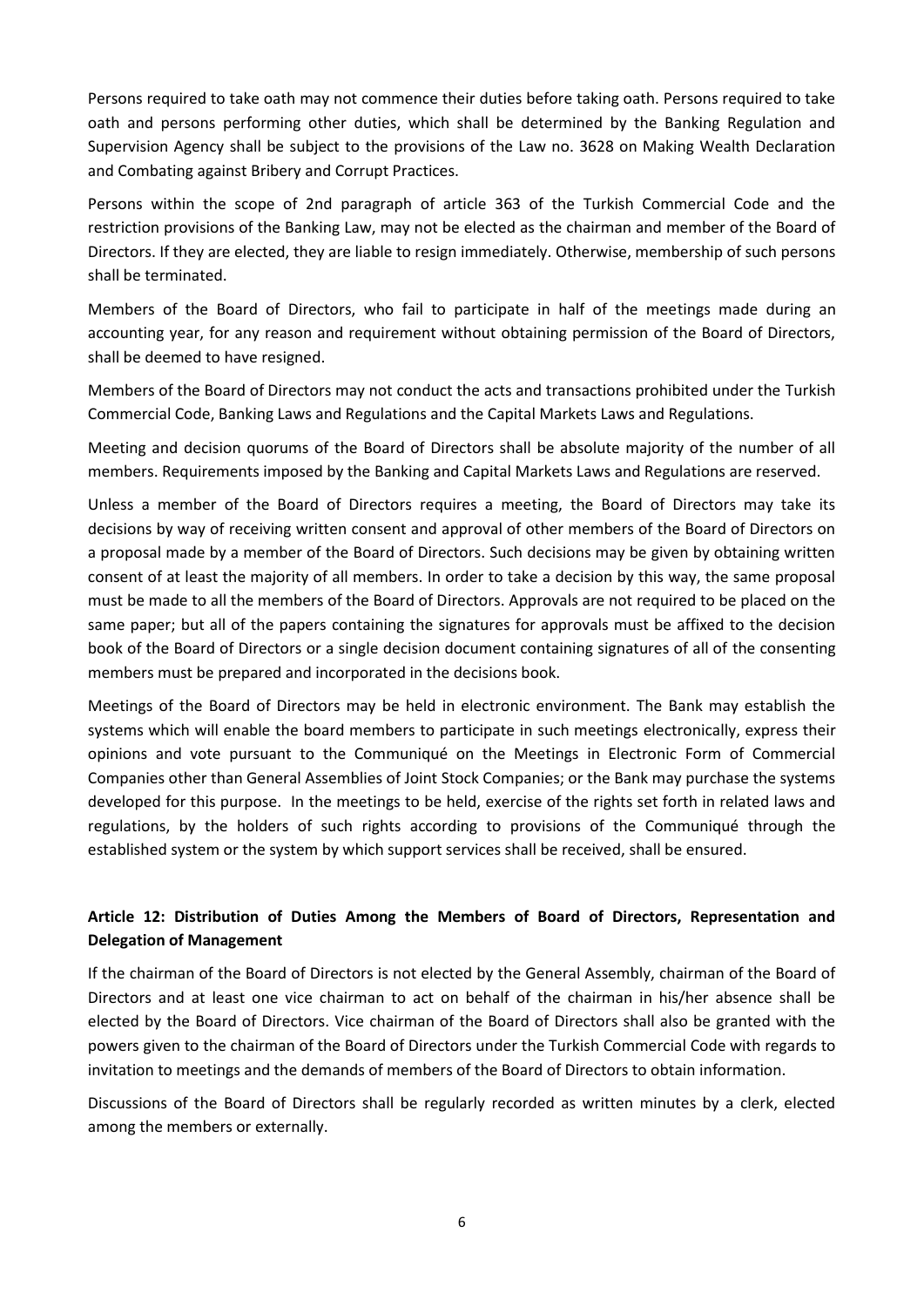Board of Directors shall have absolute power to manage the activities and all the assets of the Bank and to make all kinds of agreements and transactions for the purpose of incorporation. Board of Directors shall also be authorised to go to court, to apply to intermediation, to settle and to release in case of any dispute.

In this context, below mentioned acts shall also be within the scope of duties and powers of the Board of Directors:

a) to give decisions regarding the issues which are not explicitly prohibited by law and by these Articles of Association and which are not required to be resolved by the General Assembly before;

b) to present proposals to the General Assembly regarding all kinds of changes to be made in the Articles of Association and new articles to be added thereto;

c) to invite General Assemblies for ordinary and extraordinary meetings and to determine the agenda if such meetings;

d) to prepare the balance sheet, profit and loss account of the Bank and to determine how the net profit shall be distributed and to specify them in a report to be prepared by it and to keep all of them available for examination of shareholders in accordance with the time periods specified in related laws and regulations and to specify this issue in the announcements regarding ordinary meetings of the General Assembly;

e) to provide borrowing by issuing bonds, bills, debt instruments having the characteristics set out by the Regulation on Equity of the Banks, other debt market instruments set out under Article 8 and other capital markets instruments;

f) to execute and enforce the decisions taken by General Assemblies;

g) to resolve upon the credits to be opened according to written proposal of the General Manager within the scope of principles determined and set forth by the banking Law;

h) to provide all kinds of credits in favour of the Bank with or without a consideration from resources both within the country or abroad and to provide borrowings, establish and/or participate into consortium and syndications, utilising credits having the characteristics set out by the Regulation on Equity of the Banks;

i) to purchase immovable properties it deems necessary for activities of the Bank and to sell and pledge them when necessary;

j) to pay contribution to the Aid and Pension Fund Foundation, established for the officers and employees of the Bank and to the to be formed for the same purpose when necessary, in the amounts and at the rates to be determined by it continuously.

If there are persons working as officers at the Bank, among the person having an affinity with the members of the Board of Directors and the General Manager as specified in paragraphs (c), (ç) and (d) of article 248 of the Code of Civil Procedure, their appointments, promotions, increases in their salaries and bonuses may only be made by approval of the Board of Directors.

Board of Directors may organise special meetings with the shareholders in order to inform them about the activities of the Bank.

Board of Directors is entitled to delegate the management in full or partially, to one or more persons who is/are or is/are not a member of the Board of Directors (i.e. executive directors) under an internal directive issued by itself pursuant to article 367 of the Turkish Commercial Code. Under this internal directive to be prepared by it, the Board of Directors stipulates the powers and duties of the executive directors, and may transfer and delegate all or some of the powers and duties allotted to the Board of Directors, to relevant persons subject to the terms, conditions and restrictions set forth by the Board of Directors and when it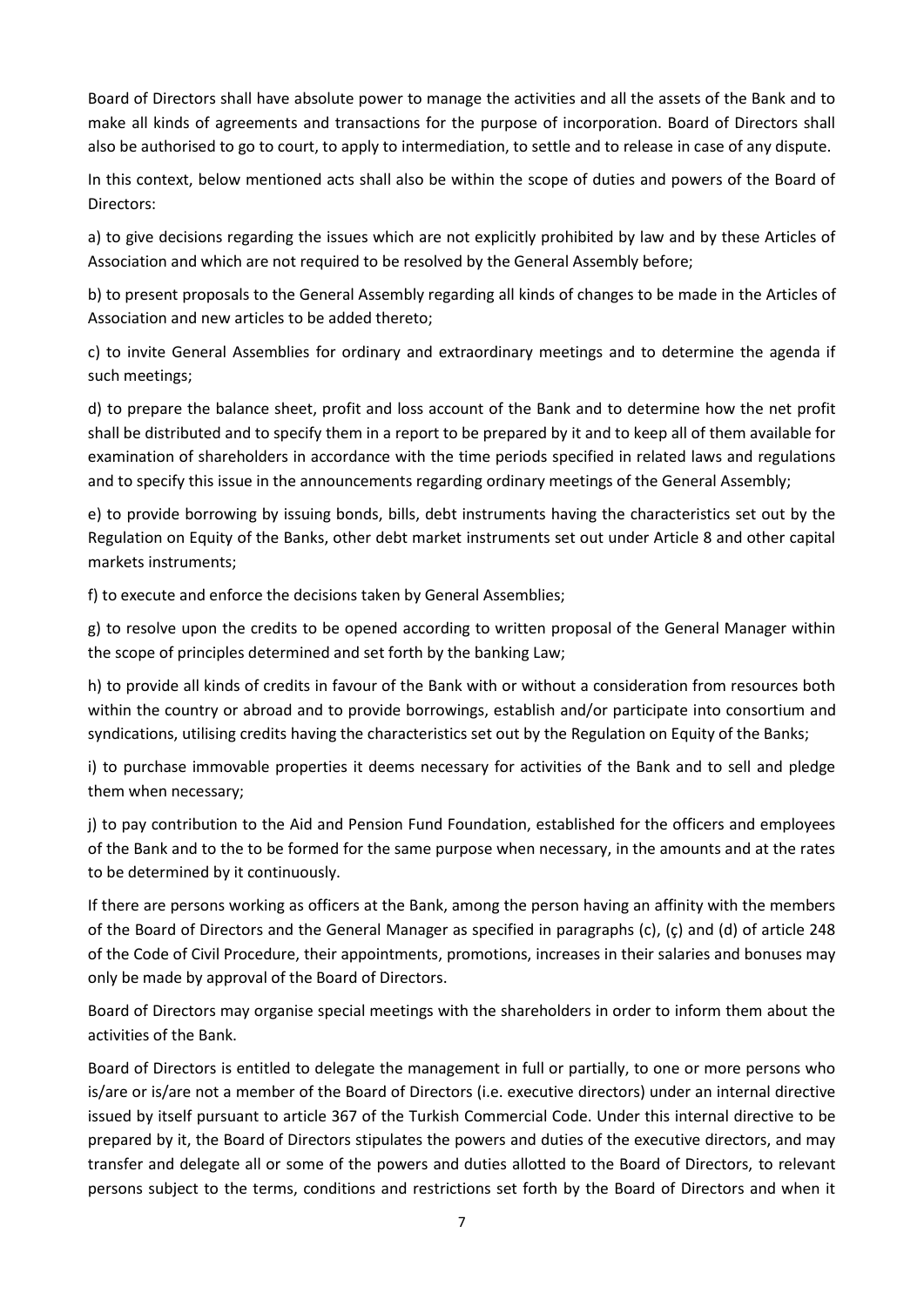deems necessary, may change, modify or revoke all or some of these powers and duties. Provisions of article 375 of the Turkish Commercial Code and the regulations under the Banking Act are reserved.

Coordination required between the executive members and the members of the Board of Directors assuming various duties in the Bank and the General Manager due to their duties, shall be provided by the chairman of the Board of Directors or in his/her absence, the vice chairman to be designated by the chairman.

Within the framework of article 370 of the Turkish Commercial Code, the Board of Directors may confer its representation rights to one or more persons who is/are or is/are not a member of the Board of Directors or a shareholder. However, in such case, the representation rights of at least one Board of Directors member must be retained. Unless a special decision is taken by the Board of Directors, any two members of the Board of Directors may represent and bind the Bank regarding all matters by their joint signatures to be affixed under the trade name of the Bank.

Board of Directors shall be authorised for distribution of duties regarding management and representation, in said manner.

Board of Directors may form consulting, coordination, audit and similar committees or sub-committees, composed of its members and/or persons who are not its member in accordance with the provisions of relevant laws and regulations, regarding the matters to be deemed as appropriate by it, including those required to be formed in accordance with the provisions of Banking and Capital Markets Laws and Regulations ad provided that it complies with the provisions of related laws and regulations. Principles required to be complied by the chairman and members of the committees regarding organisation of meetings, working and reporting activities, shall be determined, arranged and changed by the Board of Directors. Board of Directors shall be authorised to supervise the activities of committees including also activities of the Credit Committee and each member of the Board of Directors shall be authorised to demand all kinds of information from the Credit Committee regarding activities of this Committee and to conduct all kinds of controls to be deemed as necessary by it.

## **Article 13: Appointment of the General Manager**

General Manager of the Bank is elected by the Board of Directors among the persons having the qualifications required by the Banking Law. His/her duties, powers and conditions of employment are designated and determined by the Board of Directors.

# **Article 14: Remunerations of the Members of Board of Directors, Executive members and the Committee Members**

Within the scope of relevant provisions of the Turkish Commercial Code and the regulations of the Banking Regulation and Supervision Agency and the Capital Market Board; several financial rights such as attendance fees, fees bonuses and premiums may be paid to the Board of Directors members and the committee members referred to in articles 12 in consideration for the services provided by them to the Bank as the members of Board of Directors and as committee members. Terms and conditions and the amount payments to be made to the Board of Directors members, including executive members, due to their services as members of the Board of Directors, shall be determined by the General Assembly and the terms and conditions and the amount of payments to be made to the committee members due to their committee memberships shall be determined by the Board of Directors in accordance with related laws and regulations. For remuneration of independent members of the Board of Directors, remuneration schemes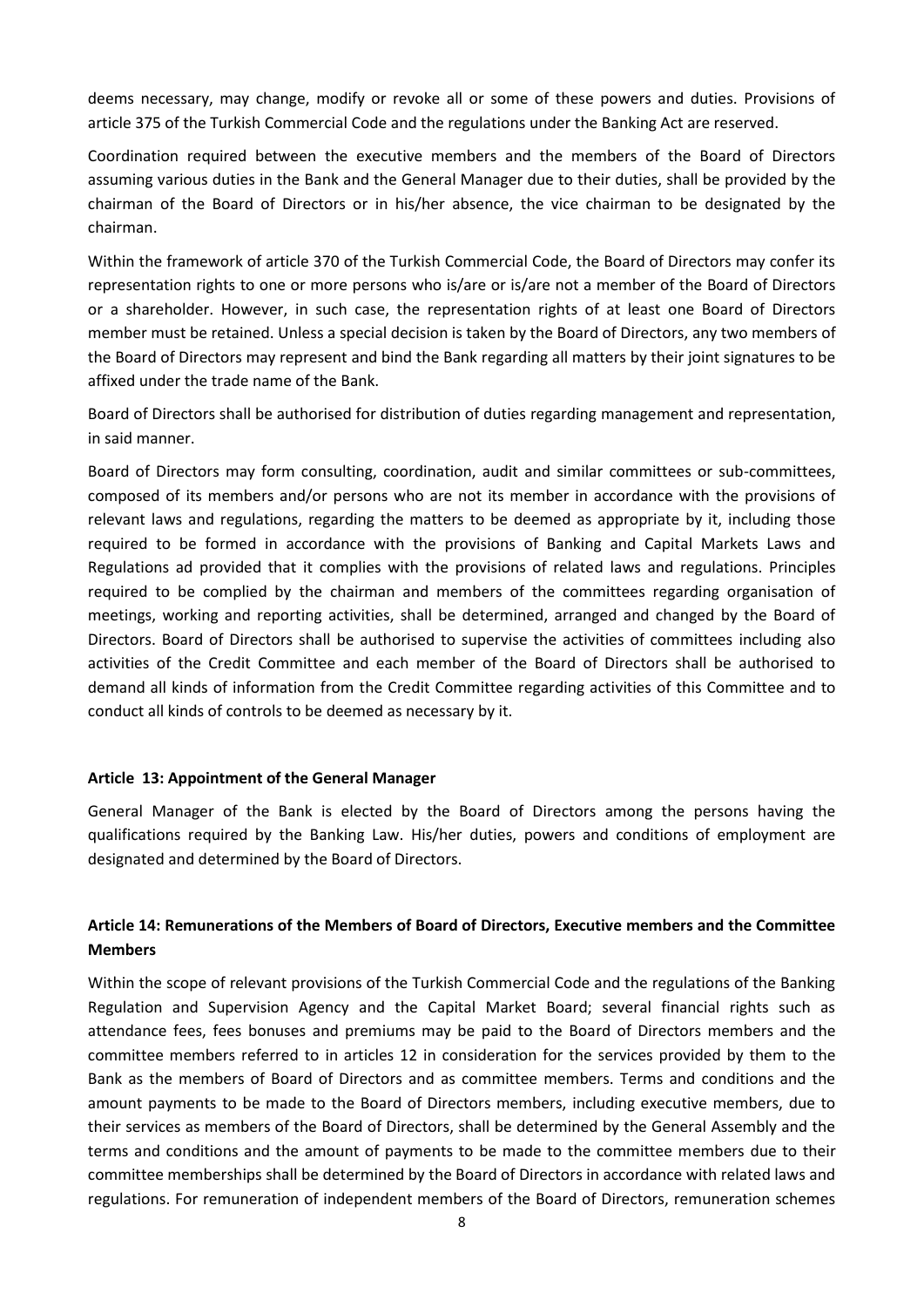based on share options or the performance of the company, shall not be used. Provided however that, the fees of the independent members of the Board of Directors shall be at a level enabling them to protect their independence.

Remuneration policy of the Bank shall be determined in accordance with the regulations of the Banking Regulation and Supervision Agency and the Capital Markets Laws and Regulations.

# **Article 15: Audit**

Regarding the audit of the Bank and other issues stipulated in related laws and regulations, provisions of the Turkish Commercial Code, Banking Law and the Capital Markets Laws and Regulations shall be applied.

Board of Directors shall establish the audit order reporting to it within the framework of provisions of the Banking Law relating to auditing and relevant regulations of the Banking Regulation and Supervision Agency and article 366 of the Turkish Commercial Code.

# **Article 16: General Assembly**

Following principles shall be applied for the General Assembly meetings.

**(a)** Convocation; The General Assemblies shall convene either for ordinary or extraordinary meetings. The meetings shall be summoned in accordance with the provisions of the Turkish Commercial Code and the regulations of the Capital Markets Board. General Assembly meetings will be open to public, including the stakeholders without any right to speak at the meeting and the media.

**(b)** Date and Time; Ordinary General Assembly meetings shall convene at least once a year within three months following the end of the Bank's relevant financial year. In these meetings, the issues included on the meeting agenda are reviewed and resolved.

Extraordinary General Assembly meetings shall convene if and when deemed necessary in the course of business of the Bank in accordance with the provisions of the Turkish Commercial Code, Banking Laws and Regulations and the regulations of the Capital Markets Board and the provisions set forth in these Articles of Association and shall take necessary decisions.

**(c)** Voting Right: Shareholders present in the ordinary and extraordinary meetings of the General Assembly shall cast vote pro-rata to the nominal value of the total shares held by them. In the General Assembly meetings, votes shall be cast by way of open voting. Provided, however that; votes shall be cast by secret ballot upon the request of the shareholders representing at least one twentieth of the total shares represented in the meeting. Shareholders' exercise of their voting rights shall be subject to the Capital Markets laws and regulations and the regulations of the Central Registry Agency.

**(d)** Representation; Subject to and in accordance with the regulations of the Capital Market Board relating to representation by Proxy, in the General Assembly meetings, shareholders may be represented through a proxy appointed from among the other shareholders or third parties. The proxies who hold shares in the share capital of the Bank are authorized to cast votes both on behalf of themselves and the shareholders being represented by such proxies. Except for the appointment of proxies through the Electronic General Assembly System, the power of attorney to be issued in this respect should be in writing.

**(e)** Place of Meeting; The General Assembly meetings shall convene at the Bank's headquarters or at a convenient location in İstanbul.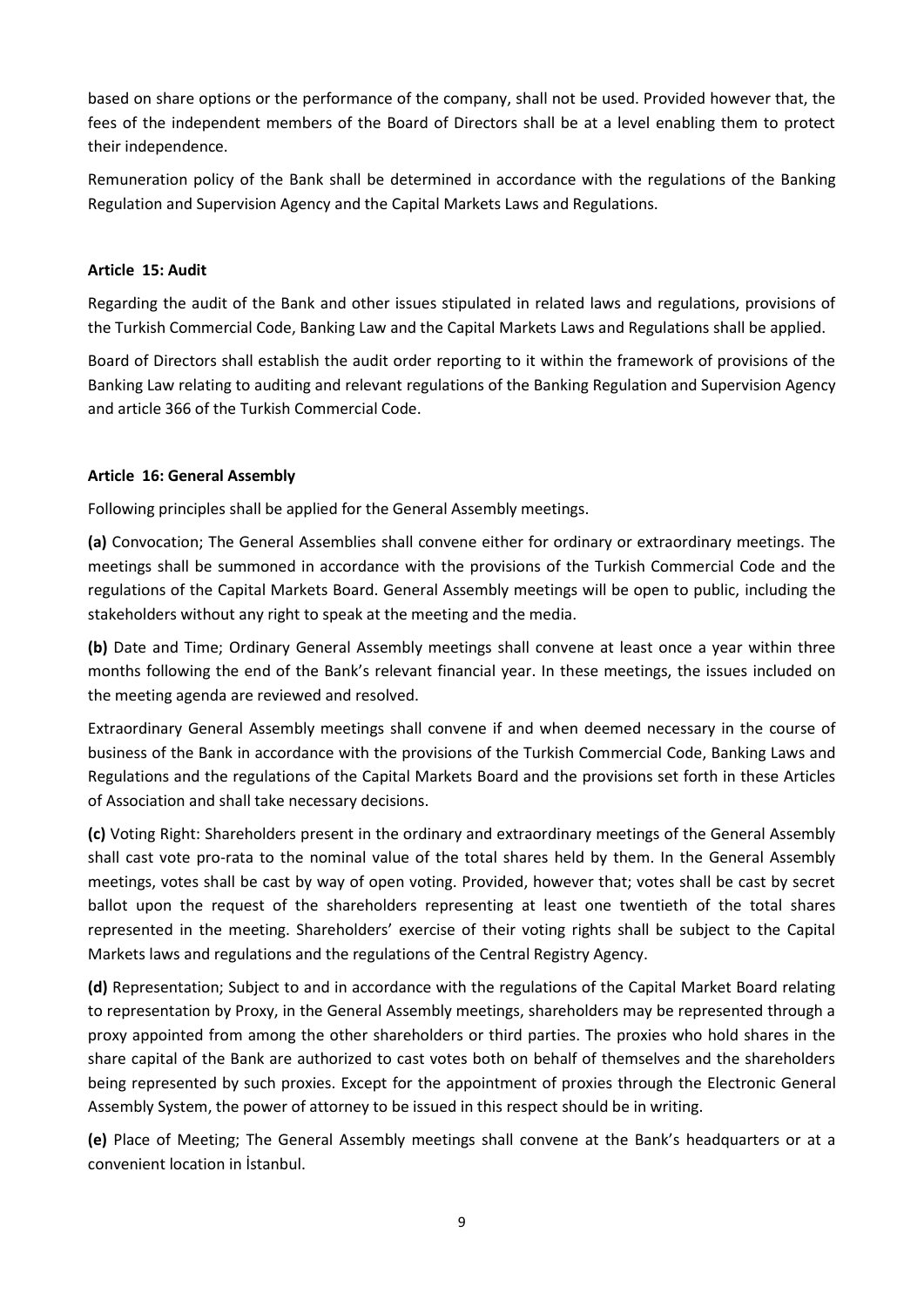**(f)** Participation in Meetings; The executive directors, at least one member of the Board of Directors, the auditor, at least one of the officers in charge of preparation of financial statements, and at least one officer who is capable of furnishing necessary information about the specific issues included on the agenda, shall attend the General Assembly meeting. If any of the abovementioned persons, except for the ones whose participation is mandatory under the applicable legislation, does not attend the meeting, the reasons of absence will be reported by the chairman of the meeting to the General Assembly.

**(g)** Presiding the Meeting; Chairman of the meeting will be in charge of moderating the meeting and appointed from among the shareholders and at least 1 (one) vote-collector, and a secretary of the meeting will be elected from among the shareholders or from third parties.

**h)** Meeting and Decision Quorums; In all meetings of the General Assembly meetings of the Bank, the meeting and decision quorums shall be the absolute majority of the capital, provided that special higher quorums stipulated in the regulations of the Capital Markets Board and regulated under the Banking Laws and Regulations are reserved.

**(ı)** Internal Directive; In accordance with the relevant provisions of the Turkish Commercial Code and the regulations and communiqués issued according to said Code, the Board of Directors shall issue and submit to the General Assembly for approval an internal directive which sets forth the procedures and principles relating to the conduct of the General Assembly. Upon approval by the General Assembly, the internal directive shall be registered with the Trade Registry and shall be published in Turkish Trade Registry Gazette.

**(i)** Participation in the General Assembly Meetings by Electronic Means; The persons having right to participate in the General Assembly meetings of the Bank may participate in these meetings via electronic means pursuant to article 1527 of the Turkish Commercial Code. Pursuant to the provisions of the Regulation on General Assembly Meetings Held Electronically in Joint-Stock Companies, the Bank may either establish an electronic general assembly meeting system itself, or outsource such services to the existing service providers, in order to enable such right holders to participate, express their opinions, submit motions and proposals, and cast their votes electronically in the General Assembly meetings. In all of the General Assembly meetings, as per this provision of Articles of Association, the right holders and their proxies shall be entitled to use their rights arising out of the aforementioned Regulation.

# **Article 17: Corporate Governance Principles**

Mandatory Corporate Governance Principles imposed by the Banking Regulation and Supervision Agency and the Capital Markets Board, shall be complied with. Transactions and Board of Directors resolutions which are not conducted in line with the mandatory principles shall be invalid and considered as contrary to the Articles of Association.

In all transactions considered as material with regards to application of Corporate Governance Principles and in all transactions of the Bank with related parties and in transactions regarding establishment of collateral, pledge, mortgage and surety in favour of third parties, regulations of the Banking Supervision and Regulation Agency and the Capital Markets Board relating to corporate governance, applicable to the Bank, shall be complied with.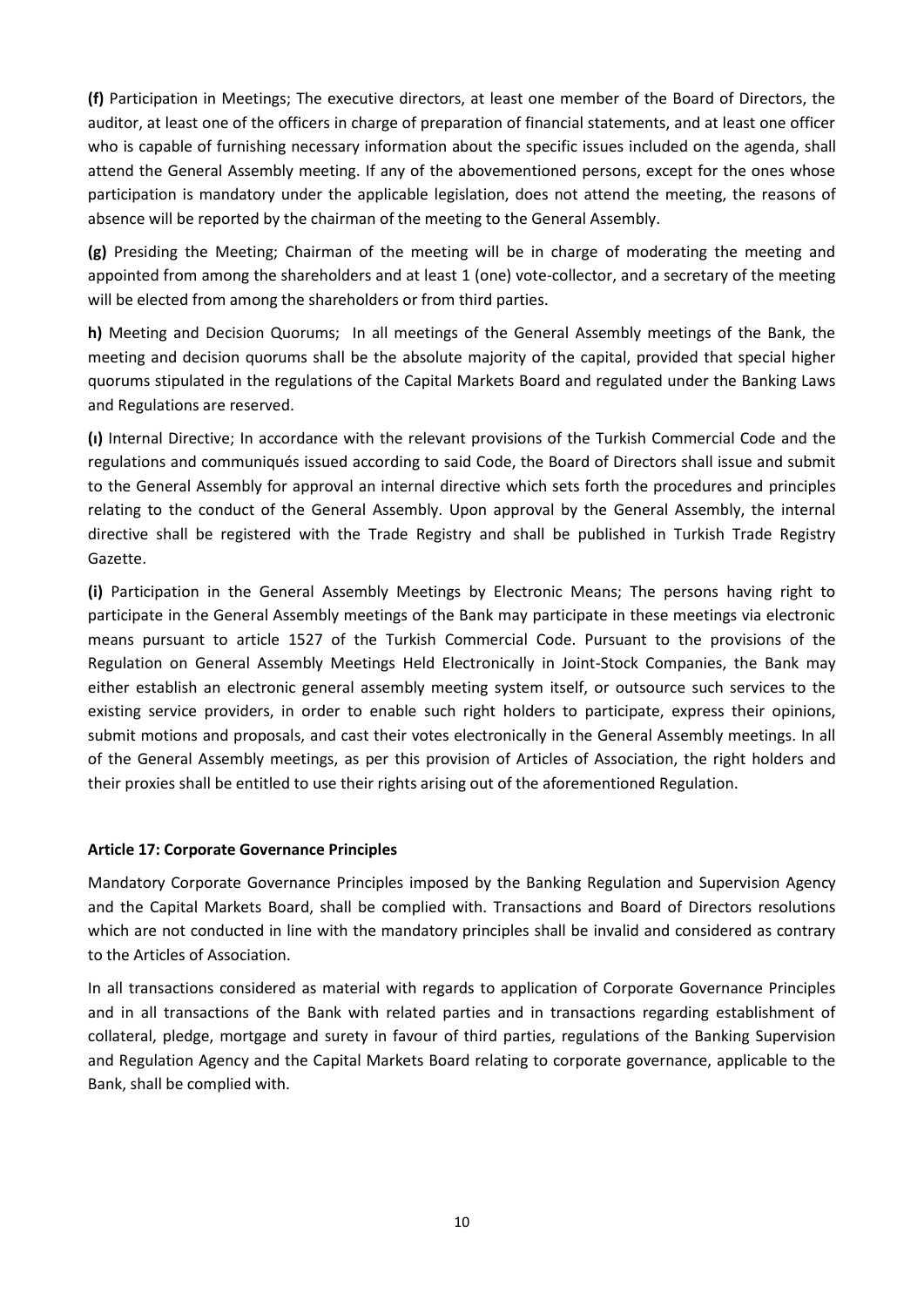## **Article 18: Announcements**

All information required to be disclosed by the Bank shall be announced in accordance with the provisions of the Turkish Commercial Code, the regulations and communiqués to be adopted thereunder, regulations of the Banking Regulation and Supervision Agency and the Capital Market Board, and other applicable legislation. If place of announcement is not specified, such information shall be posted on the website of the Bank.

# **Article 19: Accounting Term**

First accounting year of the Bank shall commence on the first day of January and shall end on the last day of December.

Quarterly account statements shall be prepared as of the end of March, June, September and December during a calendar year.

Bank shall keep, publish its accounts and annual balance sheet and the profit and loss tables according to the principles and procedures determined by the Banking Regulation and Supervision Agency and shall send them to related authorities.

For preparation, approval and announcement of the balance sheet and profit and loss tables and sending them related authorities, transactions shall be carried out in accordance with the principles and procedures determined by the Banking Regulation and Supervision Agency.

Financial statements and reports, issuance of which are required by the Capital Markets Board and the independent audit report, if the Company is subject to independent audit, shall be announced to public through the Public Disclosure Platform and shall be published on the web site of the Bank in accordance with the principles set by the Capital Markets Board.

# **Article 20: Determination and Distribution of Profit**

Out of the net profit as shown in the financial statements of the Bank drawn up in accordance with the provisions of the Turkish Commercial Code and the regulations of the Banking Regulation and Supervision Agency, after the deduction of the previous year losses (if any);

a) in accordance with article 519 of the Turkish Commercial Code, 5% statutory reserve fund shall be set aside until the total amount of statutory reserve reaches 20 % of the issued capital,

b) the first dividend shall be set aside at the rate of 5% of the issued capital within the framework of the regulations of Banking Regulation and Supervision Agency taking into account the consolidated net profit for relevant term specified in the consolidated financial statements and the net profit for relevant term specified in individual financial statements, prepared in accordance with the Turkish Commercial Code and the regulations of the Banking Regulation and Supervision Agency.

c) The remaining portion shall be distributed as per the General Assembly resolution or shall be set aside as extraordinary statutory reserve fund and included in the previous year profits.

d) As per article 519/2(c) of the Turkish Commercial Code, after payment of a profit share of 5 % to the shareholders, 10 % of the total amount which shall be distributed to person entitled to receive shares from profits, shall be added to the general statutory reserve fund. In case the profit share and/or undistributed profits shown on the balance sheet are distributed in the form of share certificates issued by means of capital increase, no general statutory reserve fund shall be set aside.